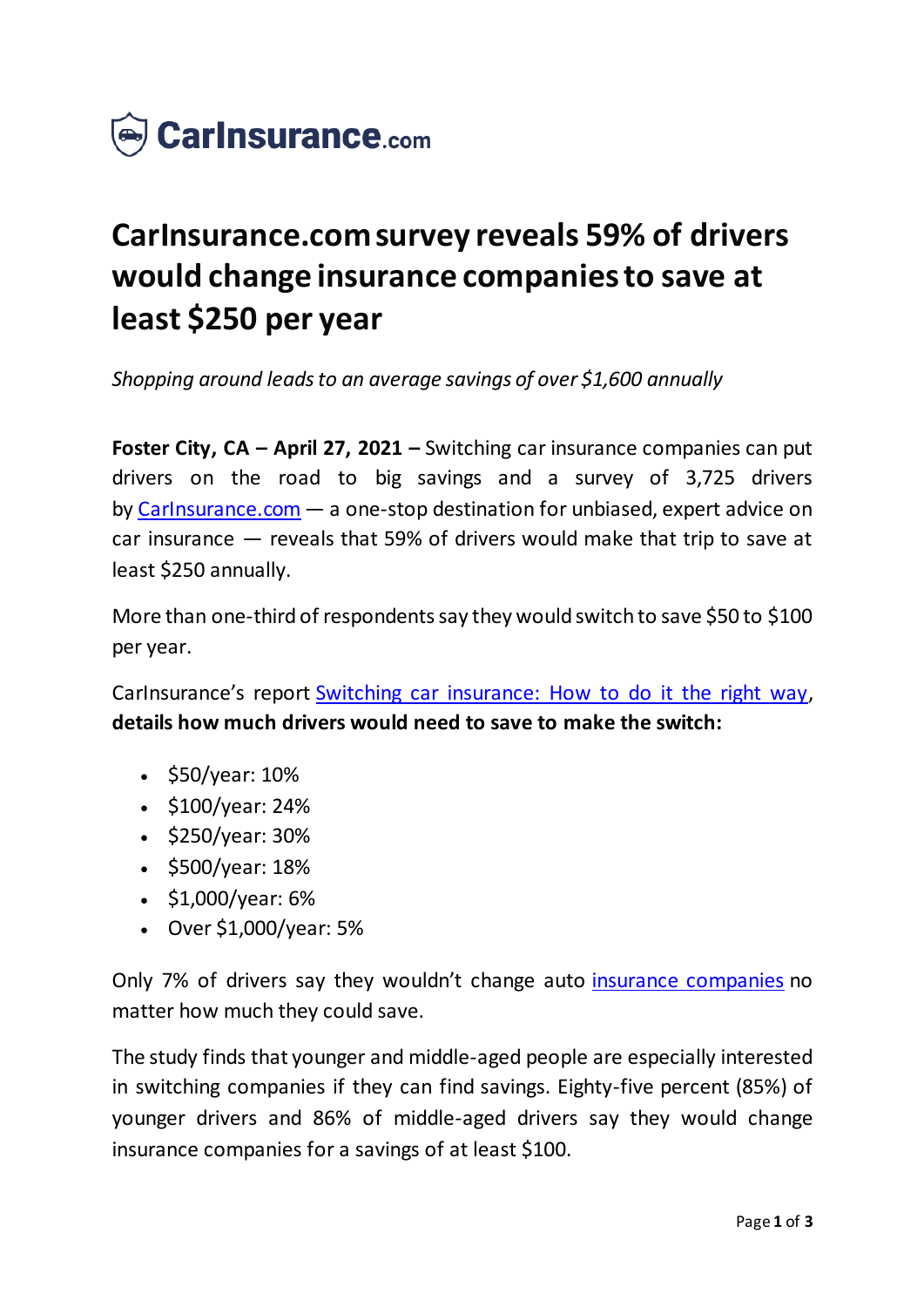Only 2% of younger drivers and 5% of middle-aged drivers indicate they would never change car insurance companies, regardless of savings. Older drivers appear satisfied with their existing carriers, with 13% saying they would not switch companies to save money.

CarInsurance.com provides advice on the best times to start shopping for new insurance, strategies for bundling home and auto insurance, and for negotiating for a better rate from a current insurer.

"Switching car insurance can save drivers hundreds, or even thousands, of dollars, but it does take some legwork," explains Michelle Megna, editorial director at CarInsurance.

"Many drivers miss out on significant [auto insurance savings](https://www.carinsurance.com/cheapest-car-insurance.aspx) because they don't take the time to get quotes from other companies or they don't know where to start."

Megna is available to elaborate on CarInsurance's 3,725-person study and its findings, and can provide tips for getting better rates on auto insurance.

## **About CarInsurance**

CarInsurance is owned and operated by QuinStreet, Inc. (Nasdaq: [QNST](https://www.nasdaq.com/market-activity/stocks/qnst)), a leader in providing performance marketplace technologies and services to the financial services and home services industries.

QuinStreet is a pioneer in delivering online marketplace solutions to match searchers with brands in digital media. The company is committed to providing consumers with the information and tools they need to research, find and select the products and brands that meet their needs. CarInsurance is a member of QuinStreet's expert research and publishing division.

CarInsurance is a one-stop online destination for car insurance information, providing unbiased, expert advice on how to shop for insurance plans, what consumers should pay and what coverage they can get from a policy.